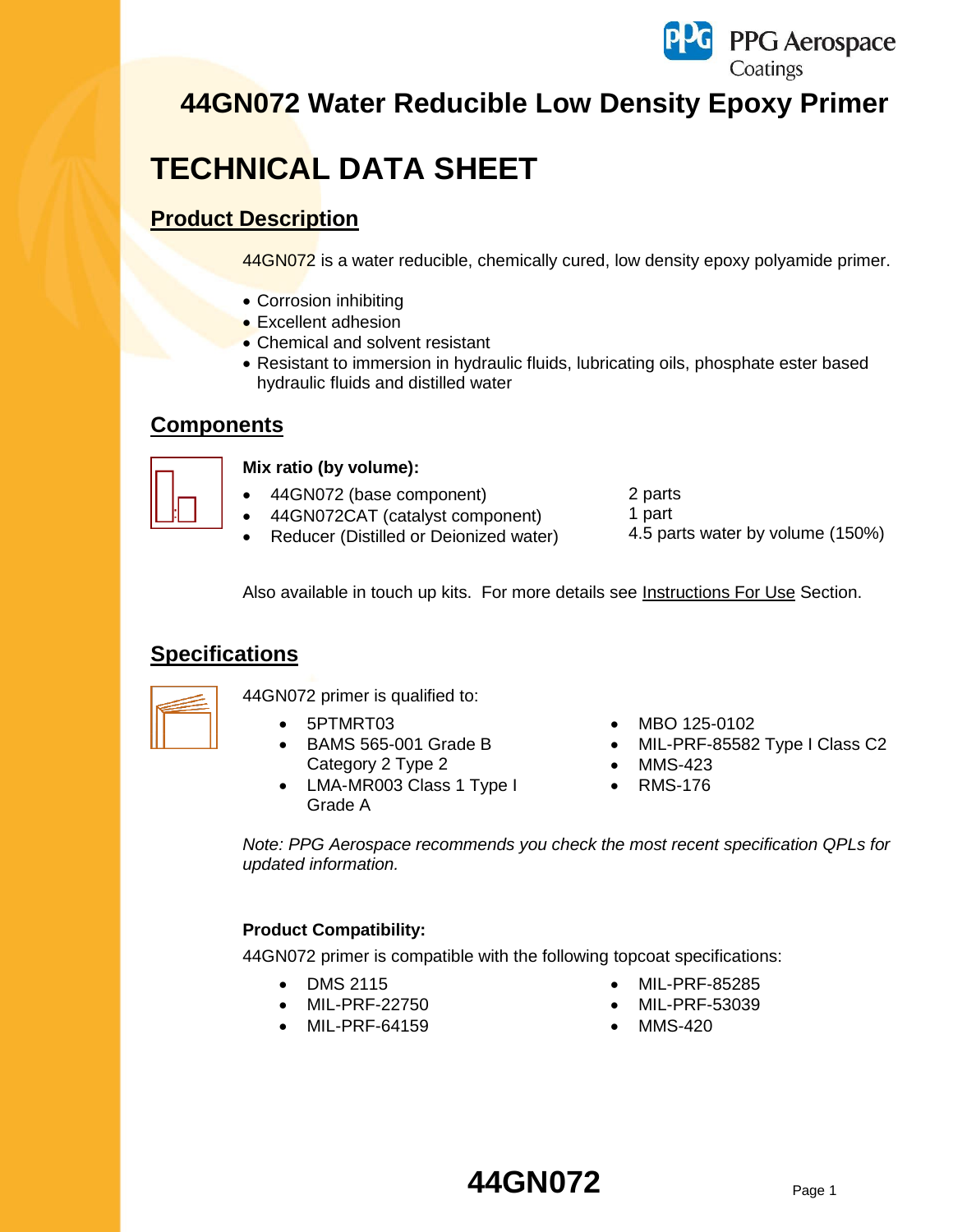

## **Surface Preparation and Pretreatments**



44GN072 can be applied over clean, dry, intact aluminum surfaces pretreated in accordance with MIL-DTL-5541, MIL-A-8625, or equivalent.

## **Instructions for Use**



### **Mixing Instructions:**

### **1-Step Mixing (mixed in base container):**

Slowly add the entire catalyst component to the base component. Fill the can to the chime with distilled or deionized water. Secure the can lid and shake on paint shaker in an inverted position for 10 – 15 minutes. Do not shake longer than 15 minutes. Primer is now ready for use.

### **Touch-up kits available in 2TU and 4TU configuration:**

Touch-up kit configuration consists of an inner cup, which contains the 44GN072CAT catalyst (or catalyst/acetone blend) located inside an outer cup (bottle) that contains the 44GN072 base component.

To mix, remove lid, pour contents of inner cup (catalyst or catalyst/acetone blend) into outer cup (base), add supplied water. Replace lid and shake well by hand, approximately 2 minutes. Material is now ready to apply.

*Note: It is important to condition the paint for 24 hours prior to mixing by placing all materials in the shop or hangar, with ambient temperatures between 13° and 35°C (55° to 95°F). The minimum temperature of the paint components should be 13°C (55°F) prior to mixing.*



### **Induction Time:**

Not Required



### **Viscosity:** (23°C/73°F)

- #2 EZ Zahn cup 18 to 22 seconds
- 

#4 Ford cup 14 to 18 seconds

*Note: Viscosities quoted are the typical ranges obtained when using specified mix ratio.*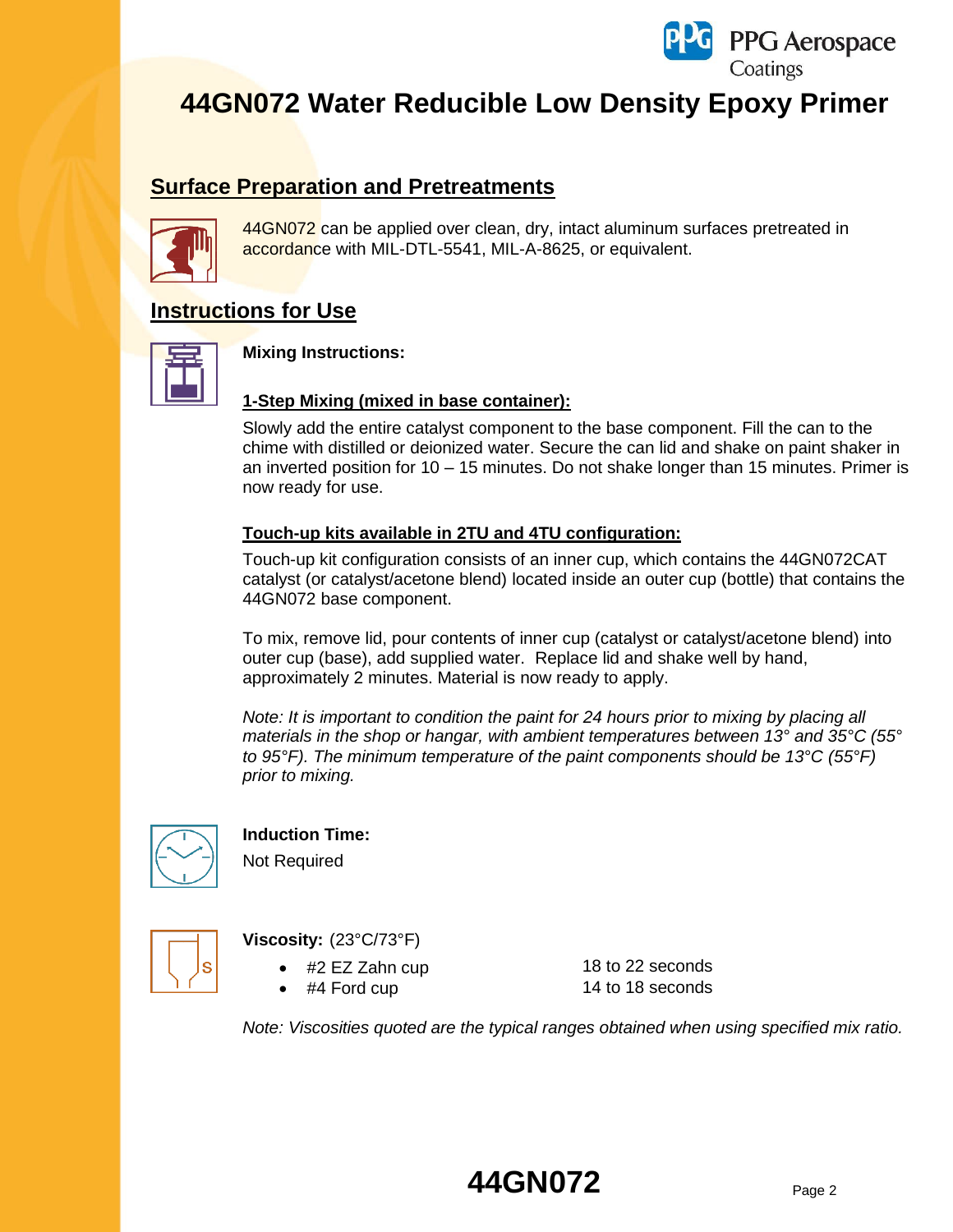



**Pot Life:**

6 hours @ 21 - 25°C (70 - 77°F)

## **Application Guidelines**

### **Optimum Recommended Application Conditions:**

| Temperature       | 15 - 30°C (59 - 86°F) |
|-------------------|-----------------------|
| Relative Humidity | 20 - 70%              |

### **Application:**

Ground the aircraft and the application equipment before priming. Stir the primer slowly during the application. The suggested film thickness is 15 to 22.5 microns (0.5 to 0.9 mils). This can be accomplished with one medium coat with a 50% overlap.

### **Touch-Up-Kit Application:**

After mixing the touch up kit, use a brush, roller or Preval® Sprayer to apply.

*These application guidelines represent PPG's best advice in standard conditions. Some parameters will be influenced by environmental conditions, equipment settings, and other variables.*



### **Theoretical Coverage:**

9.72 square meters/liter at 25 microns dry film (396 square feet/gallon at 1 mil dry film) Recommended dry film thickness; 15 to 22.5 microns (0.6 to 0.9 mils)



### **Dry Film Density:**

1.41 grams/cubic centimeter (11.77 pounds/gallon)

### **Dry Film Weight:**

35.78 grams/square meter at 25 microns dry film (0.00733 pounds/square feet at 1 mil dry film)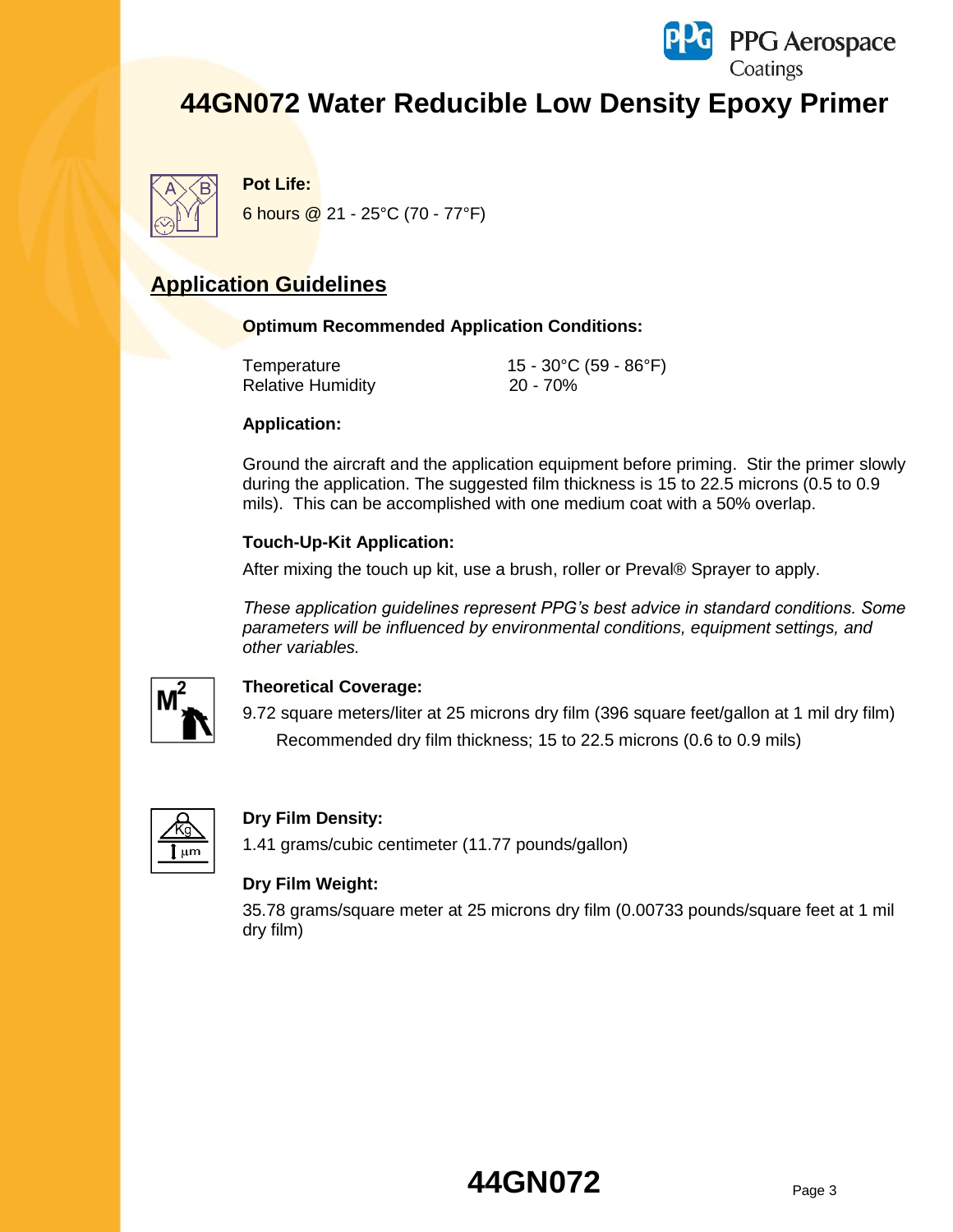



#### **Equipment:**

44GN072 primer is compatible with all current forms spray equipment.

| <b>Equipment</b><br><b>Type</b>                                   | <b>Tip Size</b>                         | <b>Pot Pressure</b>                                  | <b>Atomization</b><br><b>Pressure at the</b><br>Cap |
|-------------------------------------------------------------------|-----------------------------------------|------------------------------------------------------|-----------------------------------------------------|
| *Electrostatic Air<br><b>Spray Gun</b>                            | 1.2 mm or 1.5 mm                        | 10 to 20 psi<br>(0.69 to 1.4 bar)                    | 45 to 60 psi<br>(3.1 to 4.1 bar)                    |
| *Electrostatic Air<br><b>Assisted Airless</b><br><b>Spray Gun</b> | #611 or #613<br>(Graco<br>Nomenclature) | 700 to 1200 psi<br>(48 to 82 bar)                    | 40 to 60 psi<br>(2.8 to 4.1 bar)                    |
| <b>High Volume</b><br>Low Pressure<br>Spray Gun (HVLP)            | 1.0 mm to 1.4 mm                        | 10 to 20 psi<br>$(0.69 \text{ to } 1.4 \text{ bar})$ | 10 psi maximum<br>$(0.69 \text{ bar})$              |
| <b>Conventional Air</b><br><b>Spray Gun</b>                       | 1.2 mm to 1.8 mm                        | 10 to 20 psi<br>$(0.69 \text{ to } 1.4 \text{ bar})$ | 45 to 60 psi<br>(3.1 to 4.1 bar)                    |

*\*Note: When spraying with electrostatic spray equipment, ensure that this is rated for use with water-borne coatings. Spraying water-borne coatings with regular electrostatic spray equipment can result in safety hazards.*

### **Equipment Cleaning:**

Water will clean approximately 95% of liquid primer remaining on equipment. Follow with IS-248 cleaning solvent for water reducible primer to remove any residual primer from equipment. Once material has cured, use an approved chemical paint removal system to strip primer from parts and equipment.

## **Physical Properties (product)**



**Color:** Green



**Gloss:** Not applicable



| <b>Dry Times</b>     | $21 - 27^{\circ}$ C (70 - 80 $^{\circ}$ F) |
|----------------------|--------------------------------------------|
| Tack Free            | 1 hour minimum                             |
| <b>Dry Hard</b>      | 6 hours maximum                            |
| <b>Overcoat Time</b> | 2 hours minimum to<br>8 hours maximum      |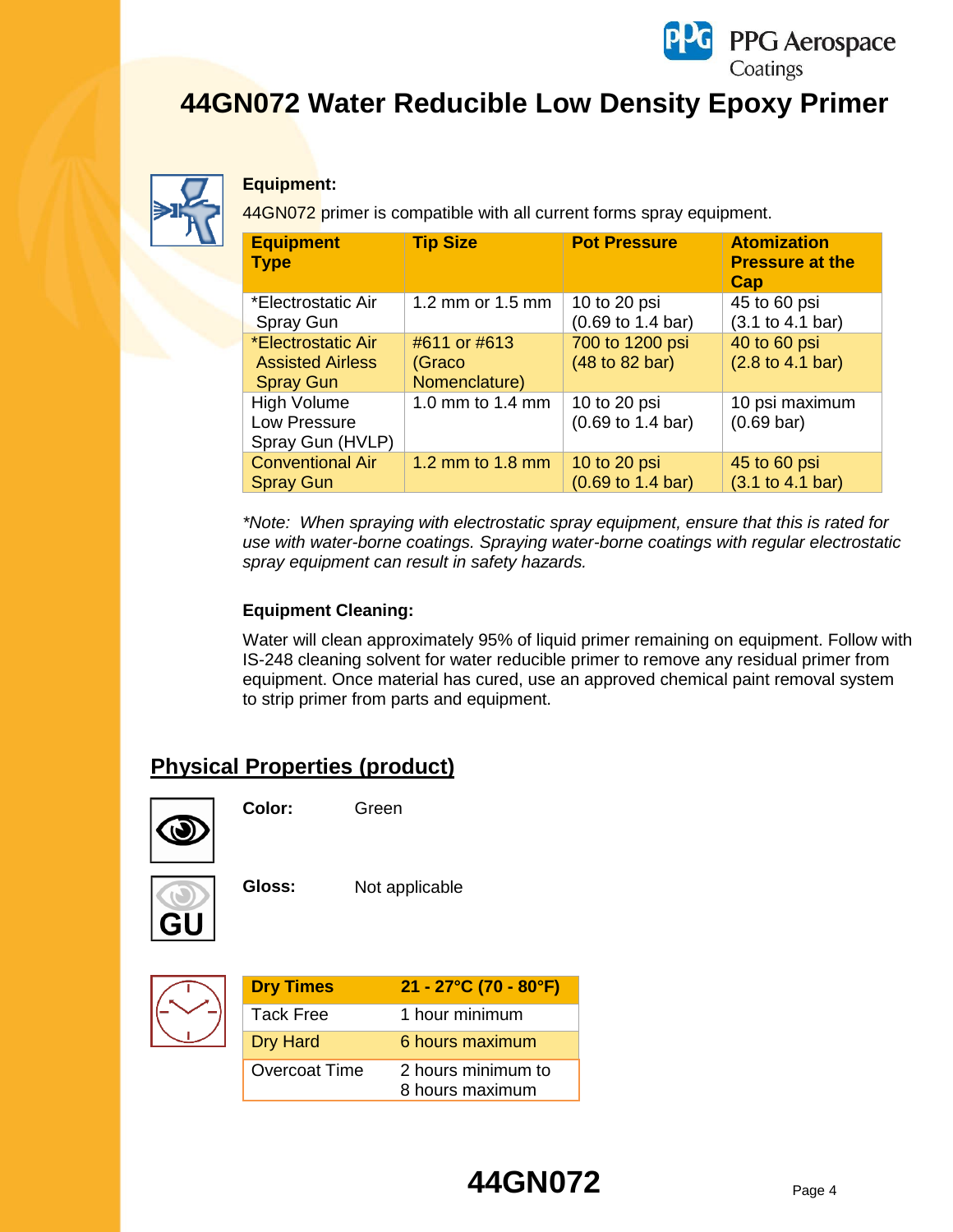

| Dry to tape | 6 hours minimum |
|-------------|-----------------|
| Full Cure   | 14 days maximum |

*Note: Dry times above were established at room (ambient) temperatures, 70° ± 5°F and 50% ± 10% relative humidity.*

Forced Dry Schedule: For dry to stack conditions only. Allow a minimum of 15 minutes flash off time at ambient temperatures<sup>\*</sup> prior to exposing painted parts to high temperatures. Complete testing should be done prior to use. Below are suggested starting points. Other variables may affect these cure schedules.

| <b>Temperature</b>                | <b>Time</b> |
|-----------------------------------|-------------|
| 49°C (120°F)                      | 45 minutes  |
| $60^{\circ}$ C (140 $^{\circ}$ F) | 30 minutes  |
| 71°C (160°F)                      | 20 minutes  |
| 82°C (180°F)                      | 15 minutes  |

*Note: Ambient temperatures are defined as 70° ± 5°F and 50% ± 10% relative humidity.* 



### **VOC:**

| Mixed, ready to use VOC (EPA method 24) | 134 grams/liter |
|-----------------------------------------|-----------------|
| Base Component                          | 334 grams/liter |
| <b>Catalyst Component</b>               | 340 grams/liter |



#### **Flash point closed cup:**

| Base Component            | 22°C (72°F) |
|---------------------------|-------------|
| <b>Catalyst Component</b> | 31°C (87°F) |

#### **Shelf Life:**

**Can kit:** 12 months from date of manufacture. **Touch Up kit:** 6 months from date of packaging. *Note: Shelf life is provided for original, unopened containers*

*Note: The application and performance property values above are typical for the material, but not intended for use in specifications or for acceptance inspection criteria because of variations in testing methods, conditions and configurations.*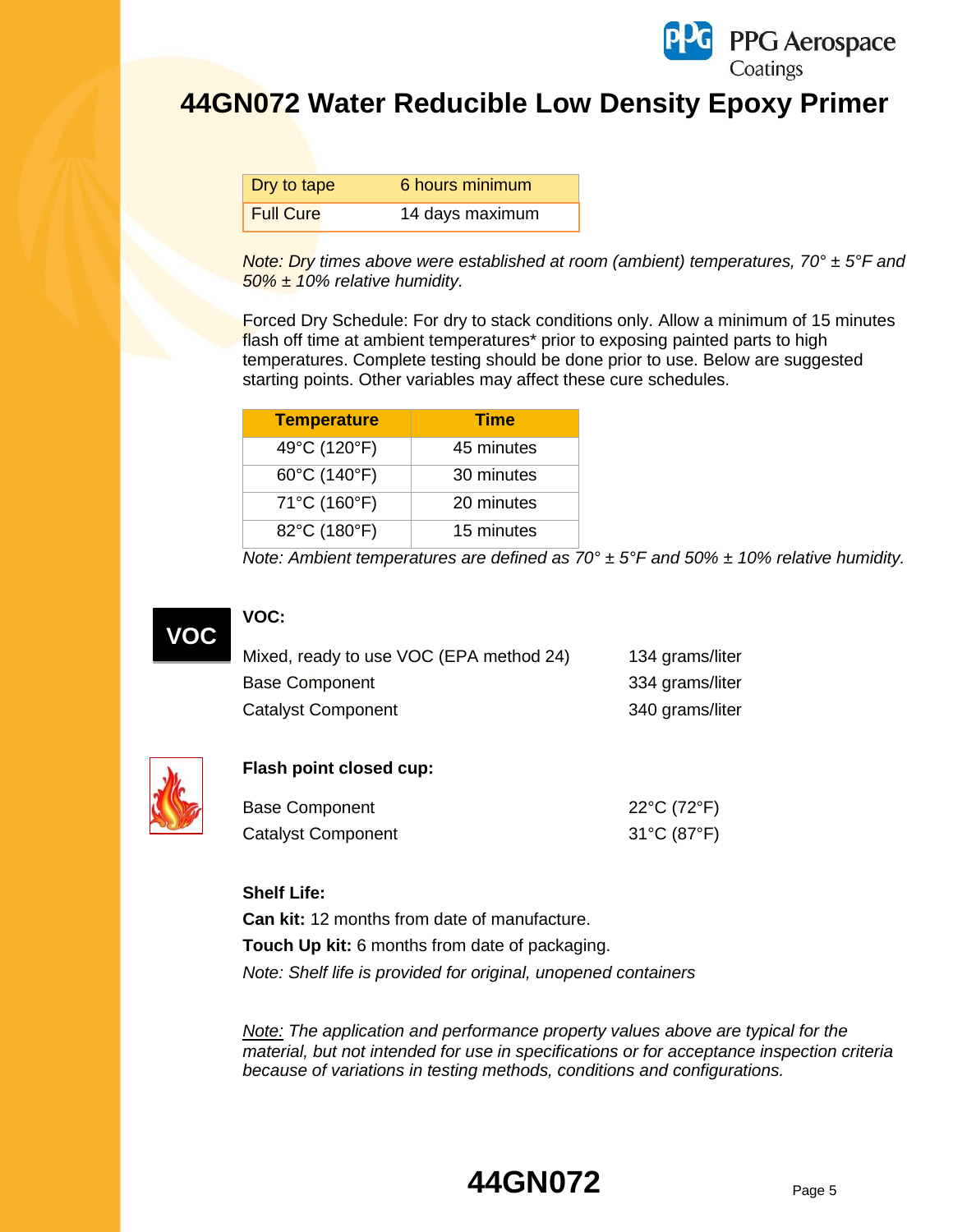

## **Storage Recommendations**



Inspect the condition of the container to ensure compliance. The material should be stored at temperatures between 5°C to 35°C (41°F to 95°F) to ensure shelf life.

*Note: When procuring to a qualified material specification, follow those storage instructions.*

### **Health Precautions**

This product is safe to use and apply when recommended precautions are followed. Before using this product, read and understand the Safety Data Sheet (SDS), which provides information on health, physical and environmental hazards, handling precautions and first aid recommendations. An SDS is available on request. Avoid overexposure. Obtain medical care in case of extreme overexposure.

#### **For industrial use only. Keep away from children.**

**Additional information can be found at: www.ppgaerospace.com**

**For sales and ordering information call the local PPG office at the numbers listed below:**

## **Asia Pacific**

**ASC – Australia** Tel 61 (3) 9335 1557 Fax 61 (3) 9335 3490

**ASC – Japan**  Tel 81 561 35 5200 Fax 81 561 35 5201

**ASC – South East Asia**  Tel 65 6861 1119 Fax 65 6861 6162

**ASC – Suzhou** Tel (86-512) 6661 5858 Fax (86-512) 6661 6868

**ASC – Tianjin** Tel (86-022) 2482 8625 Fax (86-022) 2482 8600

## **Americas**

1 (818) 362-6711 or 1-800-AEROMIX

## **Europe and Middle East**

**ASC – Central Europe** Tel 49 (40) 742 193 10 Fax 49 (40) 742 139 69

**ASC – Middle East & India** Tel (971) 4 883 9666 Fax (971) 4 883 9665

**ASC – North Europe** Tel 44 (0) 1388 770222 Fax 44 (0) 1388 770288

**ASC – South Europe** Tel 33 (0) 235 53 43 71 Fax 33 (0) 235 53 54 44